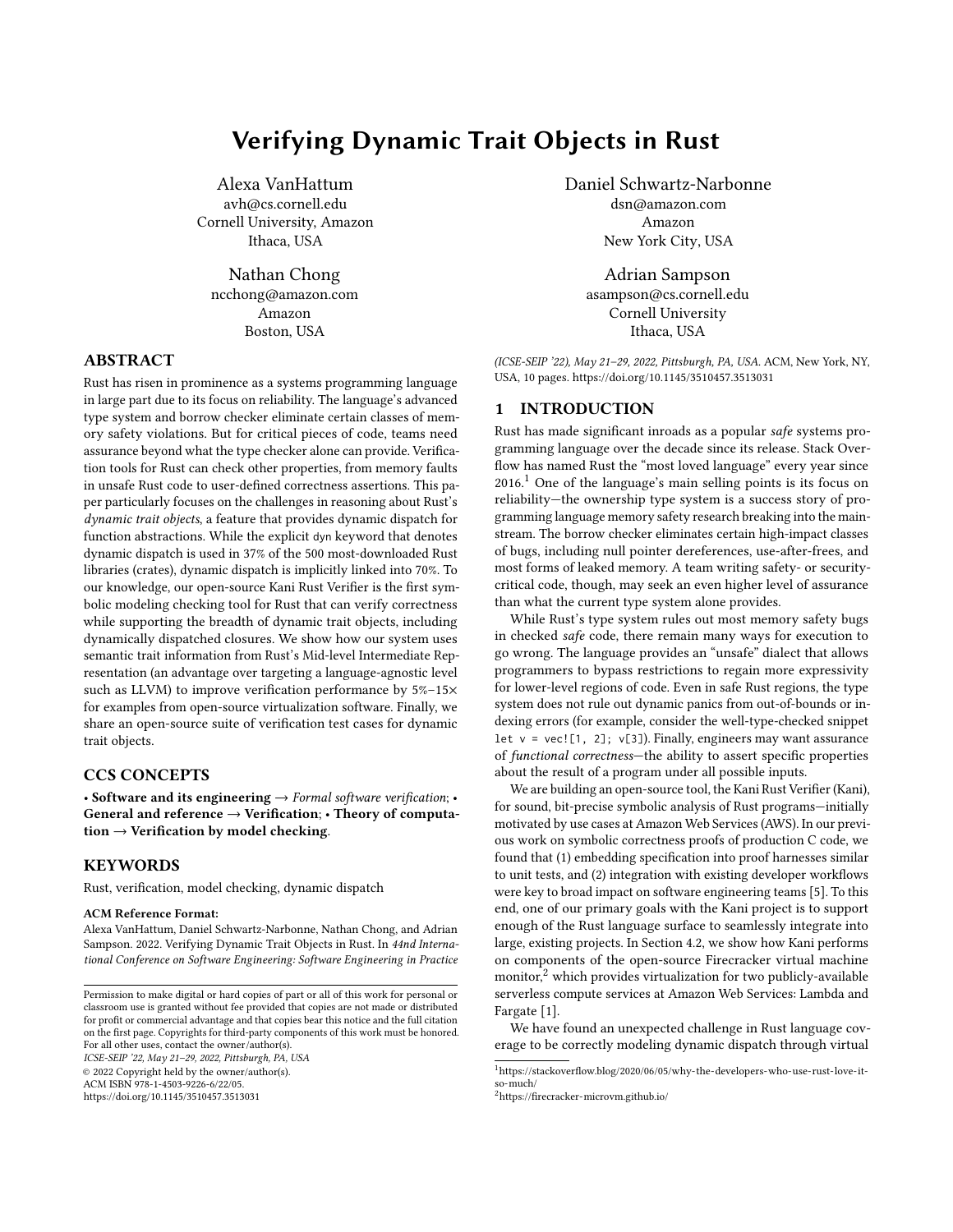ICSE-SEIP '22, May 21–29, 2022, Pittsburgh, PA, USA Alexa VanHattum, Daniel Schwartz-Narbonne, Nathan Chong, and Adrian Sampson

method tables. Rust does not have classes or class inheritance like other object-oriented languages; rather, traits are the primary mechanism for defining interfaces and abstracting over implementations. The official Rust blog states:<sup>[3](#page-1-0)</sup>

The trait system is the secret sauce that gives Rust the ergonomic, expressive feel of high-level languages while retaining low-level control over code execution and data representation.

By default, trait method calls are monomorphized—that is, the compiler statically resolves which concrete function to call at each function call site (see Section [2.1\)](#page-1-1).

However, users can add a dyn keyword to gain the expressivity of dynamic dispatch to trade-off dynamic runtime for improved code size and compilation times (see Section [2.2\)](#page-2-0). Further, Rust's closures, or anonymous functions, can also be dynamically dispatched through trait objects. As we show in Section [4.1,](#page-6-1) 37% of the 500 most popular Rust crates (packages) explicitly invoke dynamic dispatch in their source code, and 70% implicitly include code that uses it.

Despite Rust's minimal runtime, supporting these dynamic trait objects is challenging because (1) they require non-trivial dynamic dispatch semantics that are not explicitly specified in any Rust documentation, and (2) they require heavy use of function pointers, which can be challenging for static analysis and symbolic execution algorithms [\[16,](#page-9-3) [18\]](#page-9-4). While dynamic trait objects are easy to avoid in hand-crafted verification examples, their use in the Rust standard library and throughout realistic, real-world crates motivates providing full support within our Kani tool. We have also seen in practice that faithfully modeling dynamic trait semantics causes our verification times to become intractable due to the large number of function pointers. In Section [3.3,](#page-5-0) we show how Kani leverages semantic information about traits to restrict the number of possible targets for function pointers, moving a Firecracker proof from intractable to completing successfully in 16 minutes.

Verification for Rust is a growing field, but to the best of our knowledge, Kani is the only symbolic model checking tool that targets Rust's Mid-level Intermediate Representation (MIR) and can reason about dynamic trait objects and dynamic closures. Other verification tools that target MIR either do not provide soundness guarantees over symbolic inputs (MIRI [\[15\]](#page-9-5), MIRAI [\[9\]](#page-9-6)) or do not support all cases of dynamic traits (Prusti [\[2\]](#page-9-7), CRUST [\[23\]](#page-9-8), Crux-MIR [\[10\]](#page-9-9)); other tools target LLVM-IR and thus do not leverage MIRlevel type information (SMACK [\[3\]](#page-9-10), SeaHorn [\[11\]](#page-9-11), RVT-KLEE [\[21\]](#page-9-12)).

Kani is implemented as a backend for the Rust compiler that uses a mature, industrial-strength model checking tool—the C Bounded Model Checker (CBMC) [\[6\]](#page-9-13)—as a verification engine. Kani translates Rust's Mid-level Intermediate Representation (MIR) into Goto-C, CBMC's C-like intermediate representation. Specifications in Kani are written as Rust-source-level assert!(...) statements, with simple extensions to specify assumptions and nondeterministic symbolic input (Section [3.1\)](#page-3-0). Kani can be invoked on individual Rust files or on crates with the Cargo Rust build tool. In addition to the user-added assertions, Kani checks for arithmetic overflow, out-of-bounds memory accesses, and invalid pointers. CBMC performs bounded unrolling of loops and recursion in the program, but Kani by default is run with assertions that guarantee that if code is verified, loops are sufficiently unrolled (via an assertion that any iterations beyond the unrolling bounds are unreachable).

In this paper, we identify dynamic trait objects as an essential language feature for Rust verification tools to tackle in order to enable use on large, real-world Rust projects. Our contributions are as follows:

- (1) We describe the Kani Rust Verifier, an open-source bit-precise symbolic model checker for Rust programs. We show that covering dynamic trait objects semantics is necessary to reason about real-world Rust, and we identify nuanced interactions between dynamic dispatch and the Rust borrow checker that must be correctly modeled by tools that target Rust's Mid-level Intermediate Representation (MIR).
- (2) We show how Kani uses MIR-level semantic information about traits to restrict possible targets for function pointers, which pose a well-known performance challenge for symbolic execution tools.
- (3) We provide a case study on the open-source Firecracker repository that shows that function pointer restrictions unlock a previously intractable proof, with verification performance (under 20 minutes) suitable for use in continuous integration.
- (4) We share an open-source suite of verification test cases for dynamic trait objects and compare the results of several related tools.

# 2 RUST TRAIT OVERVIEW

Traits are a core Rust language feature for specifying when types should share a common interface. By default, Rust uses a monomorphization process to concretize each possible method implementation with a specific type. But, programmers can instead opt-in to dynamic dispatch when they use a trait to trade-off runtime performance with improved code size and compilation times.

# <span id="page-1-1"></span>2.1 Traits and Monomorphization

To understand dynamic dispatch, we first describe Rust's default static dispatch techniques for trait objects. We start with a motivating example which defines an interface for objects that have an integer count method:

```
1 trait Countable { fn count(&self) -> usize; }
```
We can implement this trait for two data structures, the Rust standard library's Vec and our own custom Bucket struct:

```
1 impl Countable for Vec<i8> {
2 fn count(&self) -> usize { self.len() }
3 }
   impl Countable for Bucket {
5 fn count(&self) -> usize { self.item_count }
6 }
```
Now, we can use the Countable type to refer to any object that implements the trait:

```
1 fn print_count<T: Countable>(obj: T) {
2 print!("Count = {}", obj.count());
3 }
```
This implementation specifies that the function takes a generic type T that must implement the Countable trait. Lower-level languages

<span id="page-1-0"></span><sup>3</sup><https://blog.rust-lang.org/2015/05/11/traits.html>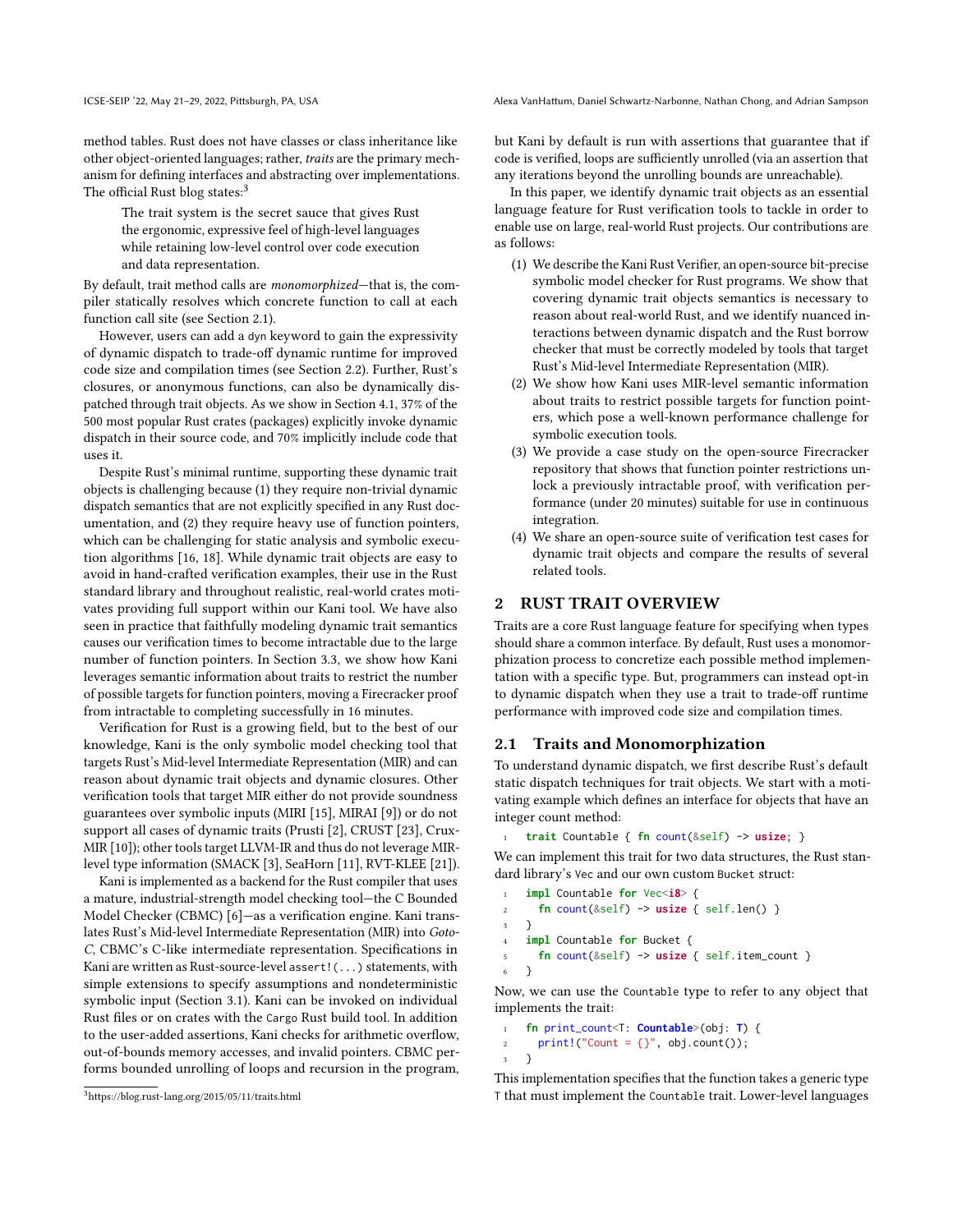like assembly do not, of course, support generics. How, then, does the compiler resolve line 2 of print\_count into an actual function call jump (that is, which count implementation should be called)?

By default, the Rust compiler uses monomorphization: it creates a specialized print\_count function for each concrete type. This process happens at the MIR level, but the effect is roughly equivalent to this Rust source code:

```
1 fn print_count_vec_i8(obj: Vec<i8>) {
2 print!("Count = {}", obj.count::<Vec<i8>>());
3 }
   4 fn print_count_bucket(obj: Bucket) {
5 print!("Count = {}", obj.count:: <Bucket>());
   \mathcal{E}
```
Monomorphization means that every function that uses a generic type bound must be duplicated for every possible implementation.

2.1.1 Closures as dynamic trait objects. Closures are anonymous functions that can capture (and if specified, mutate) values in the environment where they are defined. Each closure has its own unique concrete type (that is, even closures that share the same signature do not share a concrete type.) This creates a difficulty: what type should be used when a closure is passed into a higherorder function, such as map? Rust solves this using traits: all closures must implement at least one of three standard-library-defined traits: FnOnce, FnMut, or Fn, depending on whether they consume, mutably reference, or immutably reference the captured environment (see Section [3.2.4\)](#page-5-1).

For example, we could define a function that takes in an item cost and a closure to calculate the price of that item with tax:

<sup>1</sup> **fn** price<T: Fn(**f32**)->**f32**>(cost: **f32**, with\_tax: **T**) <sup>2</sup> -> **f32** { with\_tax(cost) }

To call this function, we simply specify the closures we want as the second argument:

```
1 let tax_rate = 1.1;
   price(5., |a| a * tax_rate); // Price is: 5.5
   price(5., |a| = 2.); // Price is: 7
```
Rust will monomorphize the code at compile time to call the right implementation (we use [closure@...] to represent the closure environment, which stores the tax\_rate in the first closure and is empty in the second):

```
1 fn see_price_closure@main:1(cost: f32) -> f32 {
2 closure@main:1([closure@main:1], cost)
3 }
4 fn see_price_closure@main:2(cost: f32) -> f32 ...
```
2.1.2 The costs of traits. With this monomorphization strategy, developers pay no run-time efficiency cost compared to code that manually specifies each implementation without using generics or abstraction. However, monomorphization can have undesirable effects: an increase in code size and compilation time, especially as the number of possible implementations grows.

Verification tools can often avoid reasoning about monomorphization by consuming Rust code after monomorphization completes, either by running MIR's default monomorphizer or by targeting a lower-level of code in compilation, such as LLVM IR. From the perspective of a verification tool, it is feasible to handle Rust code with statically dispatched trait objects by instead using only the monomorphized, concrete functions.

## <span id="page-2-0"></span>2.2 Dynamic Trait Objects

To trade-off runtime efficiency with improved code side and compilation time, developers can use dynamic trait objects to opt in to dynamic dispatch (and out of monomorphization). For example, using our same Countable trait, a developer could have this alternative implementation of print\_count:

```
1 fn print_count(obj: &dyn Countable) {
2 print!("Count = {}", obj.count());
3 }
```
To pass a trait object to this function, developers need to cast it as a dynamic trait object:

<sup>1</sup> print\_count(&Bucket::new(1) **as** &**dyn** Countable);

Here, the dyn keyword expresses that this object should have method calls dynamically dispatched. That is, the Rust compiler will use a different strategy to answer the question: "which implementation should obj.count() call?"

Rather than creating a new function signature per concrete type for print\_count, the Rust compiler will use a single instance of print\_count that takes a single type that can represent all objects that implement Countable. In Rust, this type is an instance of a fat pointer—a double-wide pointer type that represents both data and essential metadata. Fat pointers for dynamic trait objects consist of a data pointer to the object itself and a pointer to the virtual method table (vtable) [\[7\]](#page-9-14) that maps trait-defined methods to their implementations.

2.2.1 Rust's implementation using vtables. Rust Mid-level Intermediate Representation (MIR) uses abstract trait types, so it is up to each backend to implement vtables as they lower to their corresponding lower-level representation. Because vtables require jumps to a dynamically computed address, they can potentially be exploited in security attacks (e.g., in C++ [\[13\]](#page-9-15)), and hence their precise implementation has security implications. Although Rust's informal specification does not specify the exact vtable layout, MIR provides utility functions for building vtables of a specific form. When we lack documented semantics for how Rust treats dynamic trait objects, we use the canonical LLVM backend as a reference. Our descriptions are based on Rust 1.55.0, the latest version of the compiler at the time of writing.

In the canonical LLVM backend for the Rust compiler, vtables have a specific layout that contains object metadata (the size and alignment of the data) as well as pointers for each method implementation. Every vtable includes a pointer to the concrete type's drop (destructor) method implementation. The remainder of the vtable contains pointers to the concrete implementation of all methods defined by that trait. A new vtable is defined at compile time for every cast statement between a unique pair of concrete object type and trait type, and stored in a new global variable. Dynamic trait objects that share the same concrete type can thus share the same vtable.

The vtable for our Countable example is (conceptually):

| sizeof <bucket></bucket> | 8              |
|--------------------------|----------------|
| align <bucket></bucket>  | 8              |
| &Bucket::drop            | 0x7ffe02d0ba88 |
| &Bucket::count           | 0x7ffe02d0ba90 |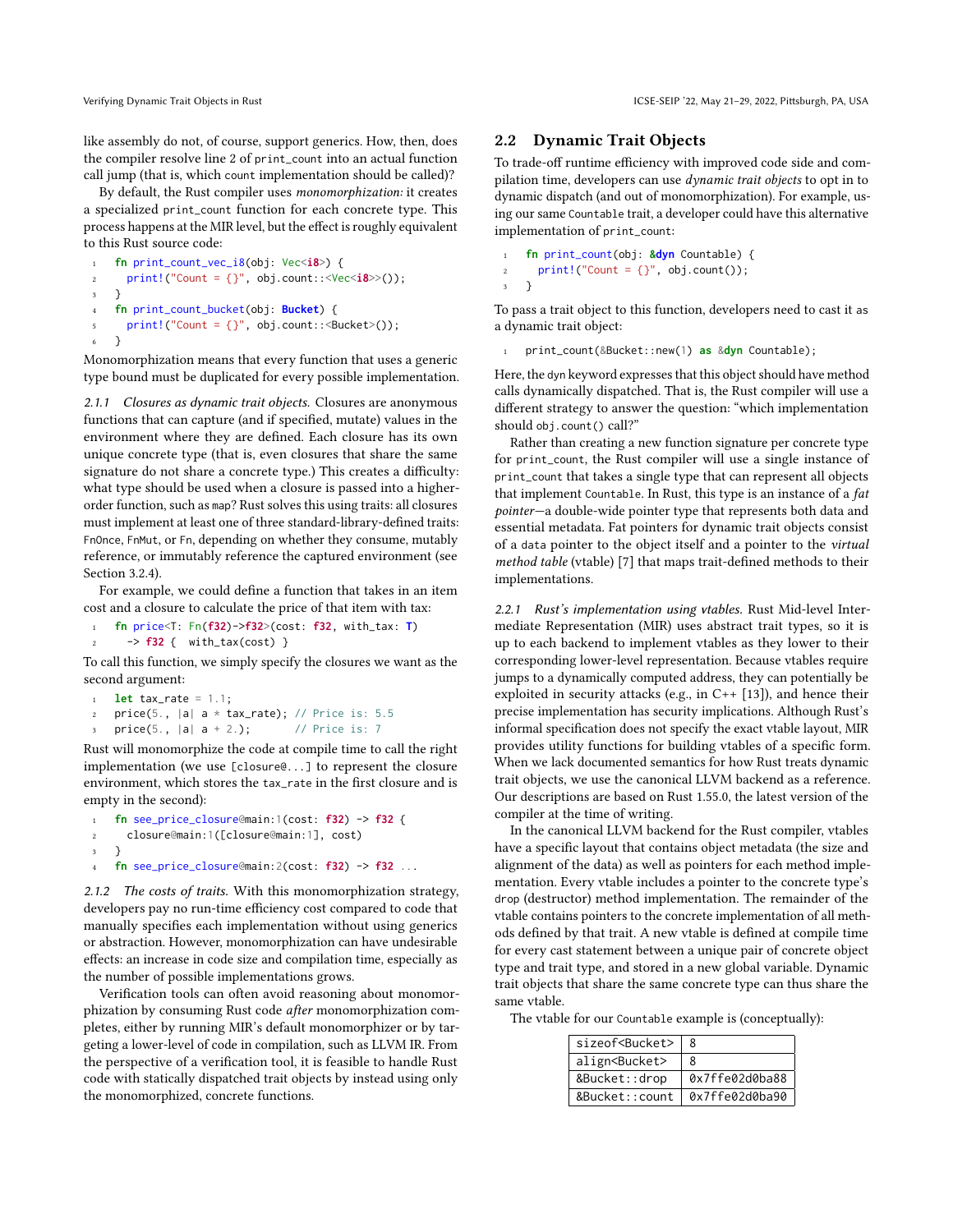<span id="page-3-1"></span>

Figure 1: Architecture of Kani. Unfilled indicates the Rust compiler with the canonical LLVM backend; filled indicates Kani. IR is Intermediate Representation. Kani translates Rust's MIR to CBMC's C-like Goto-C language, uses MIR type information to emit function pointer restrictions, and outputs a successful verification, a failure with a counterexample trace, or a timeout.

The fat pointer for our &Bucket as &dyn Countable object would have one pointer to the Bucket and one pointer to the vtable above. Calls to methods that take self then can pass the data pointer as self. For example, print\_count would be implemented as roughly:

```
1 fn print_count(obj: &dyn Countable) {
2 print! ("Count = \{\}",
             3 *(obj.vtable.count)(obj.vtable.data));
   4 }
```
For dynamic closures, the data half of the fat pointer points to the closure's environment. The vtable consists of the same size, align, and drop metadata, then pointers to functions defined for Fn, FnMut, and/or FnOnce.

2.2.2 Summary. Dynamic trait objects allow developers to compile code with dynamic objects that carry metadata specifying which trait implementations of methods to call, rather than statically duplicating code through monomorphization. Dynamic trait objects are used throughout the Rust standard library, so even if programmers do not opt-in to dynamic dispatch within their own source code, they are likely to pull in Rust source that constructs and uses vtables (see Section [4.1\)](#page-6-1). Rust's dynamic dispatch poses a challenge for verification both because how to implement them is not precisely specified by the Rust language definition, and because function pointers require pointer analyses that are a known challenge for symbolic reasoning [\[16,](#page-9-3) [18\]](#page-9-4).

# 3 METHODOLOGY & IMPLEMENTATION

# <span id="page-3-0"></span>3.1 The Kani Rust Verifier

Architecturally, Kani is implemented as code generation backend to the rustc compiler (Figure [1\)](#page-3-1). $^4$  $^4$  Instead of translating to machinecode (e.g., via the LLVM compiler infrastructures for the standard backend or Cranelift for an experimental debug backend), Kani translates to Goto-C, the C-like intermediate representation for CBMC [\[6\]](#page-9-13). Kani then invokes CBMC on the generated goto program, which ultimately runs symbolic execution and discharges formulas to an off-the-shelf SAT or SMT solver (by default, MiniSAT [\[8\]](#page-9-16)).

3.1.1 Properties checked and soundness. Kani by default checks for memory safety (pointer type safety, invalid pointer indexing in unsafe code, slice/vector out-of-bounds), arithmetic overflow, runtime panics, and violations of user-added assertions. Users can additionally specify assert! and kani::assume statements using Rust

syntax. To reason about all possible inputs, users specify variables as non-deterministic symbolic inputs using a special generic kani:: any<T>() function. We use sound to indicate that Kani never misses violations of the checked properties in the rustc-produced binary execution on some input. We have made the conscious choice when developing Kani to prioritize soundness over completeness, so Kani fails prior to verification if it encounters a Rust language feature it does not yet support. Kani currently focuses on sequential Rust and thus fails on any concurrency constructs. Kani also fails on some compiler intrinsics, including a subset of SIMD (vector single instruction, multiple data) operations.

While CBMC can act as a bounded model checker, Kani uses it for unbounded verification. By default, CBMC is bounded because it requires either a heuristic or a user-specified unrolling bound to unroll each loop and set of recursive function calls. When symbolic execution reaches the specified bound, CBMC defaults to inserting an assume(false), which stops further exploration of the execution. However, CBMC provides an unwinding-assertions flag that asserts that any loop iteration beyond the specified bounds is unreachable. Kani enables this flag—this causes us to be potentially incomplete on programs where the bounds cannot be specified, but provides an assurance of soundness for all cases where Kani returns "SUCCESS".

3.1.2 Choice of input representation. The Rust compiler translates a Rust program between a series of increasingly low-level representations, as shown in Figure [1.](#page-3-1) One of the key architectural choices when designing a Rust verifier is what level of representation the verification tool should take as input. Each level has both advantages and disadvantages for verification. On the one hand, each step lower in the representation tends to use a smaller set of more uniform constructs. Defining a formal semantics is therefore easier at lower levels. Tools such as SMACK operate at the LLVM intermediate representation (LLVM-IR) level, which has the additional benefit of allowing a shared verification backend between different languages, such as C and C++.

On the other hand, lower-level representations lose information about the original structure of the program and hence about the original intent of the programmer. For example, the compiler may give implementation-defined semantics in a lower-level representation to an operation that is undefined behavior at a higher level. We have found that the Rust Mid-level Intermediate Representation (MIR) to be an effective interface for verification. MIR is a (fairly)

<span id="page-3-2"></span><sup>4</sup><https://rustc-dev-guide.rust-lang.org/backend/backend-agnostic.html>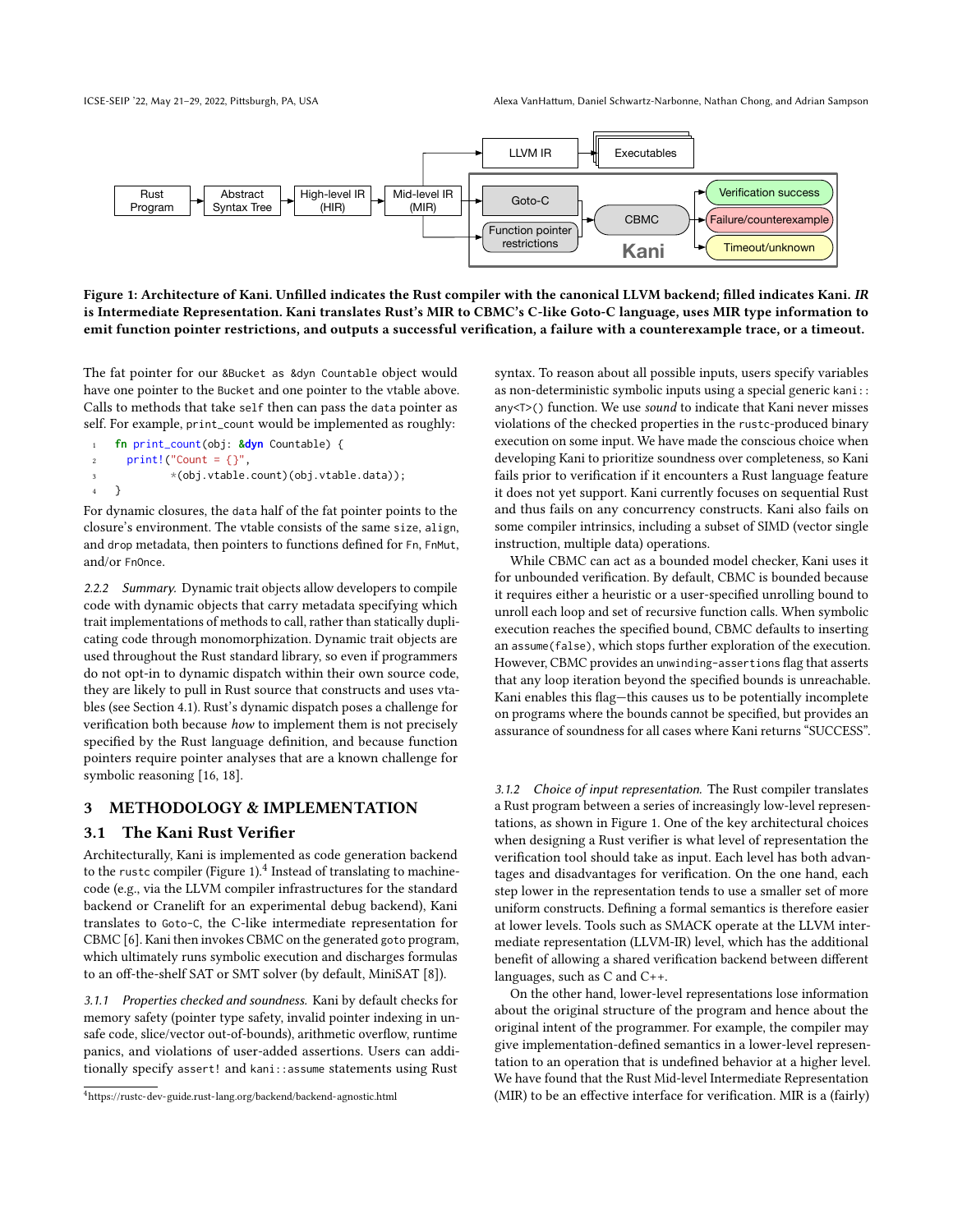clean and compact representation that retains most of the semantic Rust type information. Kani invokes monomorphization before analysis takes place, so we do not explicitly need to reason about generic constructs. As we demonstrate in Section [4.2,](#page-6-0) MIR's rich type information is crucial to enabling high-performance verification of dynamic trait objects.

3.1.3 The need for bit-precision. unsafe Rust code can both read and modify objects as a collection of raw bytes, bypassing the borrow checker and type system. For example, Rust code can use transmute to reinterpret bytes of one type as bytes of another or use raw pointer indexing to directly view and modify the bytes of a type. These features are used for performance and portability benefits in production Rust code, including in the Rust standard library.

For example, the standard library's OsStr implementation notes:

- <sup>1</sup> /\* FIXME: `OsStr::from\_inner` current
- <sup>2</sup> implementation relies on `OsStr` being
- layout-compatible with `Slice`... \*/
- <sup>4</sup> **pub struct OsStr** { inner: **Slice**, }

In order to verify such code, it is necessary that the bitwise layouts used by Kani match those used by the Rust compiler itself. While relying on implementation details like this is undefined behavior for source-level Rust code, the standard library is able to rely on stronger implementation-level guarantees from the Rust compiler. Kani's CBMC backend provides the bit-level reasoning necessary to handle such cases.

# 3.2 Dynamic Trait Objects in Kani

Goto-C (and C) do not have native support for method dispatch, so Kani must lower MIR to C in a manner that removes traits but maintains the same semantics. Our primary strategy is to follow the LLVM backend's vtable implementation, emitting Goto-C instead of LLVM IR.

3.2.1 vtable construction. Dynamic objects are created at cast sites, where a concrete type is cast to a dyn type explicitly or implicitly. Like the LLVM code generation backend, Kani keeps a cache of vtables that constructs a new vtable for every unique concrete object, trait type tuple. Vtables generated by Kani are Goto-C structs that map the metadata identifier to the corresponding data.

Naming vtables fields was less straightforward than we anticipated. In the LLVM code generation backend, vtables are global allocations without named fields (rather, each individual element is accessed through pointer arithmetic). To keep our generated Goto-C code more debuggable by Kani developers (and counterexample traces more readable for users), we opted to use a struct with named fields (because each field is the size of one pointer, the memory layout is the same). An earlier version of Kani mapped the method name to the method implementation function pointer. However, we found this failed to handle cases where an object implemented two traits with the same method name.

Unlike some other languages, Rust allows a type to implement two traits with identically-named methods (regardless of whether their signature is the same):

```
1 trait A { fn is_odd(&self) -> i32; }
```

```
2 trait B { fn is_odd(&self) -> bool; }
```
 **impl** A **for i32** { ... }; **impl** B **for i32** { ... } **trait** C : **A** + B {} **impl** C **for i32** {} // The vtable for x has two 'is\_odd' entries

<sup>8</sup> **let** x: **&dyn** C = &3 **as** &**dyn** C;

To resolve this ambiguity, Kani now uses the index of the item in the vector returned from a Rust MIR API call—vtable\_entries—to uniquely identify methods. We confirmed this strategy in informal public discussions with Rust compiler developers.<sup>[5](#page-4-0)</sup>

Specifically, we create a new vtable when we see a cast from a sized pointer type to an unsized (non-slice) pointer type, where we have not already created a vtable for this concrete type, trait type pairing. At construction, we iterate over the Rust compiler's new (June 2021) vtable\_entries<sup>[6](#page-4-1)</sup> results. We construct size and alignment using the Rust compiler's API for layout and drop resolution.[7](#page-4-2) For each method defined explicitly for that trait type, we add an entry indexed by position in the canonical vtable\_entries.

3.2.2 Virtual calls through vtables. Dynamic dispatch occurs when a statement calls a method on a dynamic trait object.

At the MIR level, we construct a dynamic call through a vtable when we encounter a virtual call terminator. We obtain the object's self pointer and vtable pointer by accessing the respective components of the fat pointer. We use the index idx provided by the virtual call object to determine the vtable method—which corresponds with the index into the vector returned by the Rust compiler's vtable\_entries.

<span id="page-4-4"></span>3.2.3 Casts of dynamic objects. Rust does not currently support general dynamic trait upcasting (see Section [6\)](#page-8-0): i.e., one cannot cast an object of type &dyn Foo to one of type &dyn Bar even if one is a subtype of the other (unlike, for example, Java subtyping). The underlying reason is that Rust prefers to stay as close to zero cost abstractions<sup>[8](#page-4-3)</sup> as possible-giving users high level language features without sacrificing performance. Totally generic trait upcasting would require modifying or rebuilding vtables (or additional pointer indirection), imposing a runtime cost.

Kani initially encoded the assumption that dynamic trait objects could thus not be the source of cast statements. When we tested Kani on the standard library, Kani found violations of this assumption when handling types like &dyn Error + Send. Looking more into the Rust documentation for traits, we found:

> The Send, Sync, [...] and RefUnwindSafe traits are auto traits. Auto traits have special properties. [...]

Because auto traits like Send have no associated methods, the underlying vtable does not need to change when a cast involves only auto-traits. The Rust compiler therefore allows adding and removing auto traits in dynamic trait objects casts, breaking Kani's initial assumption. To reason about the Rust standard library as-is, verification tools must be able to handle this type of cast.

<span id="page-4-3"></span>[instance/struct.Instance.html#method.resolve\\_drop\\_in\\_place](https://doc.rust-lang.org/beta/nightly-rustc/rustc_middle/ty/instance/struct.Instance.html#method.resolve_drop_in_place) <sup>8</sup><https://blog.rust-lang.org/2015/05/11/traits.html>

<span id="page-4-0"></span><sup>5</sup>[https://rust-lang.zulipchat.com/#narrow/stream/144729-wg-traits/topic/.E2.9C.94.](https://rust-lang.zulipchat.com/#narrow/stream/144729-wg-traits/topic/.E2.9C.94.20object.20upcasting/near/246857652) [20object.20upcasting/near/246857652](https://rust-lang.zulipchat.com/#narrow/stream/144729-wg-traits/topic/.E2.9C.94.20object.20upcasting/near/246857652)

<span id="page-4-1"></span> $^6$ [https://doc.rust-lang.org/nightly/nightly-rustc/rustc\\_trait\\_selection/traits/fn.](https://doc.rust-lang.org/nightly/nightly-rustc/rustc_trait_selection/traits/fn.vtable_entries.html) [vtable\\_entries.html](https://doc.rust-lang.org/nightly/nightly-rustc/rustc_trait_selection/traits/fn.vtable_entries.html)

<span id="page-4-2"></span><sup>7</sup>[https://doc.rust-lang.org/stable/nightly-rustc/rustc\\_middle/ty/layout/trait.](https://doc.rust-lang.org/stable/nightly-rustc/rustc_middle/ty/layout/trait.LayoutOf.html) [LayoutOf.html,](https://doc.rust-lang.org/stable/nightly-rustc/rustc_middle/ty/layout/trait.LayoutOf.html)[https://doc.rust-lang.org/beta/nightly-rustc/rustc\\_middle/ty/](https://doc.rust-lang.org/beta/nightly-rustc/rustc_middle/ty/instance/struct.Instance.html#method.resolve_drop_in_place)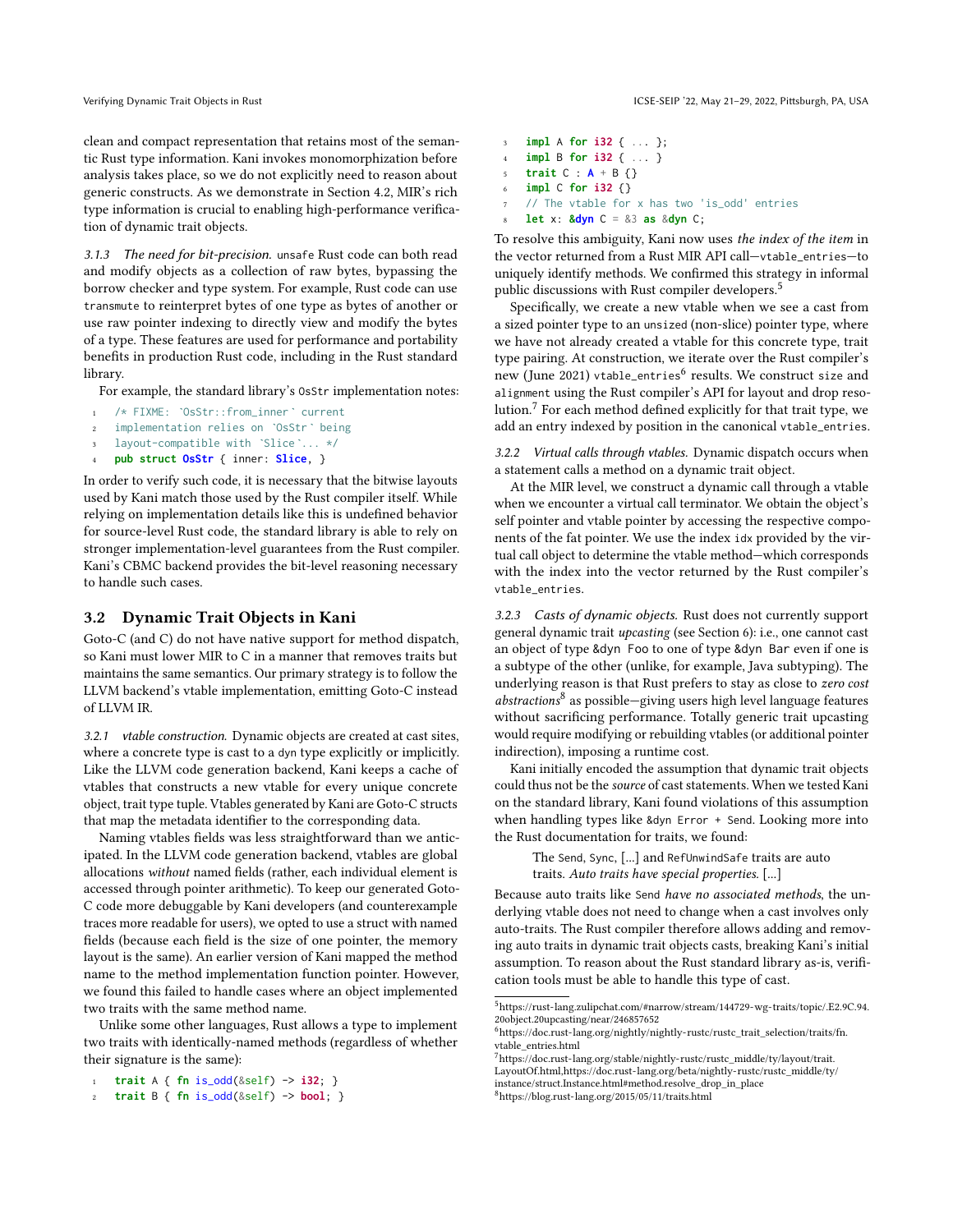<span id="page-5-1"></span>3.2.4 Closure signatures. Our initial implementation of dynamic trait objects in Kani (which, like the current version, prioritized soundness over completeness) failed to verify due to a CBMC pointer error on the following input:

```
let f: Box<dyn FnOnce(\mathbf{i8})> = Box::new(|x| {
2 assert!(x == 1);
3 });
4 f(1);
```
A nearly-identical version of this case with Fn replacing of FnOnce verified successfully. The root issue was a surprisingly subtle interaction between Rust's borrow checker and dynamic dispatch.

The Rust documentation includes the following:

Use FnOnce as a bound when you want to accept a parameter of function-like type and only need to call it once. If you need to call the parameter repeatedly, use FnMut as a bound; if you also need it to not mutate state, use Fn.

FnOnce thus has provides a method signature that moves ownership of its self type by taking it by-value: fn call\_once(self, args: Args) -> Self:: Output; This allows the Rust borrow checker to give errors on attempted reuse such as:

'f' moved due to this call. This value implements 'FnOnce', which causes it to be moved when called

In comparison, Fn has this method signature: fn call(&self, args : Args)-> Self::Output;. Both Fn and FnOnce are used for dynamic dispatch via vtable calls, using the self parameter as one argument. This is the root cause of our verification failure—the machinery we have described for closures and vtables requires that the vtable's self argument be a *pointer* to an object.

Rust uses a vtable shim to work around this mismatch:

- <sup>1</sup> /\*`<T as Trait>::method` where `method` receives
- <sup>2</sup> unsizeable `self: Self`...The generated shim
- will take `Self` via `\*mut Self` conceptually
- <sup>4</sup> this is `&owned Self` and dereference the
- argument to call the original function. \*/
- VtableShim(DefId),

However, the full translation is not complete at the MIR level: before code generation, backends must be sure to correct the function call signature, for example from the Rust compiler:

```
1 if let InstanceDef::VtableShim(..) = self.def {
```

```
2 // Modify `fn(self, ...)` to `fn(self: *mut Self, ...)`
```
Backends can either disregard the MIR function signature and use a separate fn\_abi\_of\_instance, or apply this same correction to the MIR function signature. Verification tools can reasonably make either choice—but using the MIR function signature alone in this case will lead to incorrect results.

# <span id="page-5-0"></span>3.3 Leveraging Trait Semantics for Function Pointer Restrictions

One of Kani's key advantages over more language-agnostic verification tools is that it can exploit Rust's semantics to improve verification completeness and performance. While other tools (i.e., SMACK [\[3\]](#page-9-10), RVT-KLEE, RVT-SeaHorn [\[21\]](#page-9-12)) that work at the level of LLVM IR must work with vtables as opaque allocations generated by the standard Rust backend, Kani can offer a more direct interpretation of dynamic dispatch that allows us to combat path explosion in the verification state space. At the MIR level, we have access to rich trait information; by the time Rust is lowered to LLVM, traits are gone and replaced by non-specific LLVM pointer types which are more difficult to reason about. Specifically, Kani uses information about dynamic trait object creation (at object cast sites) and use (at function call sites) to restrict the set of possible targets for vtable function pointer calls.

3.3.1 The verification challenge of dynamic dispatch. In general, indirect function calls pose a scalability challenge for program verification due to the pointer analysis involved [\[16,](#page-9-3) [18\]](#page-9-4). Before running symbolic execution, CBMC removes all function pointers by lowering them to conditional if blocks between possible target functions. By default, CBMC considers all functions in the code generation unit of the correct function signature to be possible targets (this is sound when CBMC is run with pointer checks, which verify that all pointers are to objects of the correct type.)

In a simple case, this permissive approach works well. Consider two functions with the same signature:

**fn**  $a(x: i32) \rightarrow bool$  {  $x == 2$  } **fn**  $b(x: i32)$   $\rightarrow$  **bool** {  $x := 0$  }

When a pointer to a function of this type is used, for example, (\*f)(2) CBMC's algorithm conceptually emits the following:

```
if (f == \&a) a(2);
else if (f == 8b) b(2); // ...
```
CBMC can then use standard symbolic execution techniques for conditional control flow to soundly reason about this code.

This strategy becomes problematic when run on large code bases that pull in numerous dependent crates. Every dynamic trait object uses a function pointer every time a method is called, because each trait-defined method call is resolved through a vtable entry. The number of possible function pointer targets especially proliferates for calls to drop—the destructor function. Every object's drop function signature shares a shape: a method that takes a single self parameter and returns the unit type (analogous to a void return in C). When the self type is something from the standard library, such as std::io:Error, the number of possibilities skyrockets. In Section [4.2,](#page-6-0) we show how such a case can lead to hundreds of possible targets, rendering this approach to verification intractable.

3.3.2 Restricting call destinations using Rust semantics. We recognized that, with Kani's semantic understanding of traits at the MIR level, we have a much more precise notion of which implementations vtable function pointers could target. In particular, we can guarantee (short of the user using unsafe to transmute the vtable memory) that a call through a vtable will be one of the trait-defined methods for that trait type that we have encountered during code generation. To maintain soundness even under unsafe memory transmutes, we assert!(false) if the actual function pointer does not match one of our identified possibilities. This also allows us to soundly under-approximate possible targets by not explicitly accounting for casts between trait types, as described in Section [3.2.3.](#page-4-4)

We implement function pointer restrictions by tracking possible implementations (at object cast sites, when the vtable is built) and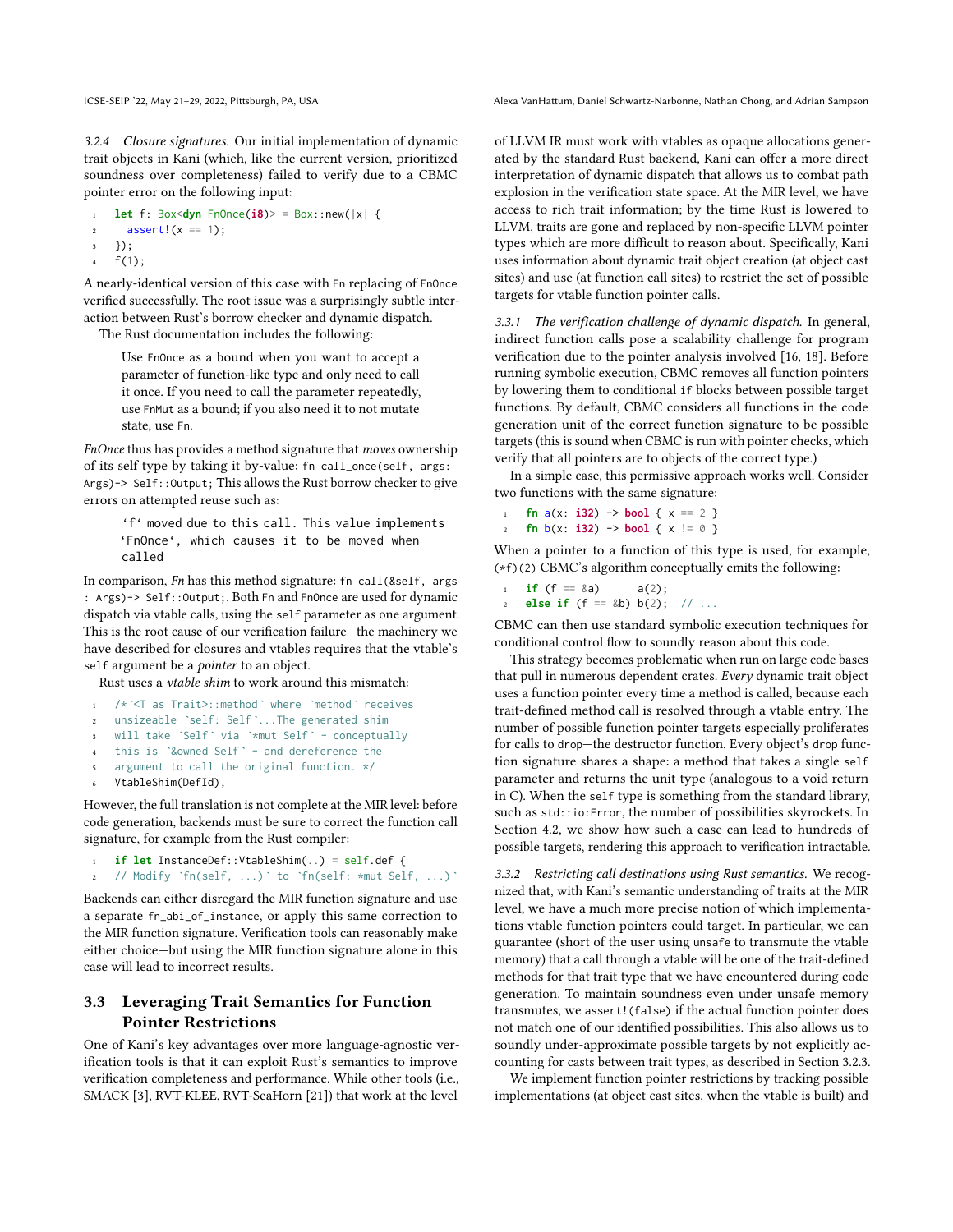uses of vtable pointers (at function call sites). For the first, we build a map that builds a set of possible implementations (in our case, symbol names for each Goto-C function) keyed by the tuple of trait type and method index for vtables of that trait type. For call sites, we build a list of structs with trait name, method index for vtables of that trait type, and information for identifying that call site in CBMC. Because dynamic dispatch calls can occur across crate boundaries, we emit a file with this information for each crate (using a stable unique hash for trait types). Finally, after code generation, we combine the per-crate data by iterating over the list of call sites and looking up the possible implementations we have found for that trait index tuple. When there are no possible implementations (possible in functions that are never invoked), we emit the empty set.

Kani combines the restrictions for each Rust dependency and the crate itself into an auxiliary JSON file to be consumed by CBMC as function pointer restrictions. We have seen CBMC times drop by an order of magnitude with this restriction strategy, as we describe in the next section.

# 4 EVALUATION

For our evaluation, we used an Amazon EC2 m5d.4xlarge instance with 16 cores and 64GB of memory, running Ubuntu 20.04.2.[9](#page-6-2)

## <span id="page-6-1"></span>4.1 Prevalence of Dynamic Trait Objects

We conducted a simple empirical study to estimate the prevalence of dynamic trait objects in the 500 most downloaded crates on [crates.io,](crates.io) the Rust package repository. We found that while only 185 of these 500 crates (37%) use the explicit dyn keyword within their source code, 349 (70%) include at least one vtable when compiled with rustc.

We downloaded the top 500 crates sorted by greatest number of downloads on October 2, 2021. To estimate the implicit use of dynamic trait objects, we invoked a debug build of the Rust compiler via cargo build and searched the debug output for the line get\_vtable, which is logged at vtable use. This is likely an overestimate of the dynamic trait objects that are actually used in functionality a user might want to verify for these crates, but it does provide an indication of how often verification tools that integrate with Cargo will encounter linked dynamically-dispatched code.

#### <span id="page-6-0"></span>4.2 Case Study: Firecracker

As a real-world case study, we consider how two different variants of Kani—one without vtable function pointer restrictions, and one with—perform on examples from the open-source Firecracker hypervisor. This case study highlights the challenges in moving from small, standalone verification examples to proofs that sit alongside large scale codebases.

Implemented in Rust, Firecracker provides the underlying virtualization technology for two publicly-available serverless compute services at Amazon Web Services: Lambda and Fargate [\[1\]](#page-9-2). A core characteristic of serverless computing is multitenancy, meaning that multiple customer workloads (e.g., functions or containers) may run on the same hardware. Consequently, Firecracker is crucial for ensuring the isolation of customer workloads.

```
9https://github.com/avanhatt/icse22ae-kani
```

```
1 pub trait BusDevice: AsAny + Send {
2 fn read(&mut self, offset: u64,
             3 data: &mut [u8]);
4 fn write(&mut self, offset: u64, data: &[u8]);
5 }
```
Figure 2: The **BusDevice** trait used for explicit dynamic dispatch in Firecracker's serial device.

<span id="page-6-4"></span>

| $\mathbf{1}$            | fn serial_harness() {                                                |
|-------------------------|----------------------------------------------------------------------|
| $\overline{c}$          | <b>let mut</b> serial = SerialDevice {                               |
| $\overline{\mathbf{3}}$ | serial: $\text{Serial}$ : new(  ) };                                 |
| $\overline{4}$          | // Model arbitrary input as symbolic                                 |
| $\overline{5}$          | <b>let</b> bytes: $[u8; 1] = kani$ ::any();                          |
| 6                       | <b>let mut</b> buf = $[0 \times 00; 1]$ ;                            |
| $\overline{7}$          | // Call functions-under-verification                                 |
| $\boldsymbol{8}$        | <dyn busdevice="">::write(&amp;mut serial, 0u64, &amp;bytes);</dyn>  |
| $\overline{9}$          | <dyn busdevice="">::read(&amp;mut serial, 0u64, &amp;mut buf);</dyn> |
| 10                      | $assert!(bytes[0] == buffer[0]);$                                    |
| 11                      |                                                                      |

Figure 3: Our proof harness for simple **read**/**write** functionality. **kani::any()** is an Kani construct that returns a nondeterministic, symbolic value of the inferred type.

4.2.1 Firecracker Serial Device. Firecracker provides console emulation for a guest virtual machine by emulating a serial device (16550A UART). The guest virtual machine sends and receives bytes by writing and reading to device registers mapped into the guest memory. Since read and writing to a device through memory is a common interface, Firecracker defines a trait BusDevice which defines write and read methods (Figure [2\)](#page-6-3). Multiple devices are wrapped in a Bus container which maps address ranges to a particular device and routes write and read requests as dynamic calls to the underlying device.

Verification task. We aim to demonstrate a simple proof harness using the serial device behavior in loopback mode, where bytes are read and written to the same port. Firecrack's serial device specifies that only a single byte can be read or written in a given call. Figure [3](#page-6-4) shows a small proof harness that checks that for any single byte we can write through the dynamically-dispatched call, the same byte is read back. Kani checks this user-added assertion, as well as memory safety, arithmetic overflows and division by zero, and pointer safety.

Function pointer restriction. With our function pointer restrictions enabled, Kani identifies exactly the correct function pointer to call for both read and write. In Kani without function pointer restrictions, CBMC's default function pointer strategy finds 8 possible calls for each of read and write. For example, the call for write includes these two options, which are from an entirely different module of Firecracker but are included because they share the same function signature:

```
1 if(v.vtable->6 == Block_VirtioDevice_read_config)
```

```
2 goto __CPROVER_DUMP_L12;
```

```
3 if(v.vtable->6 == Block_VirtioDevice_write_config)
```

```
goto __CPROVER_DUMP_L12;
```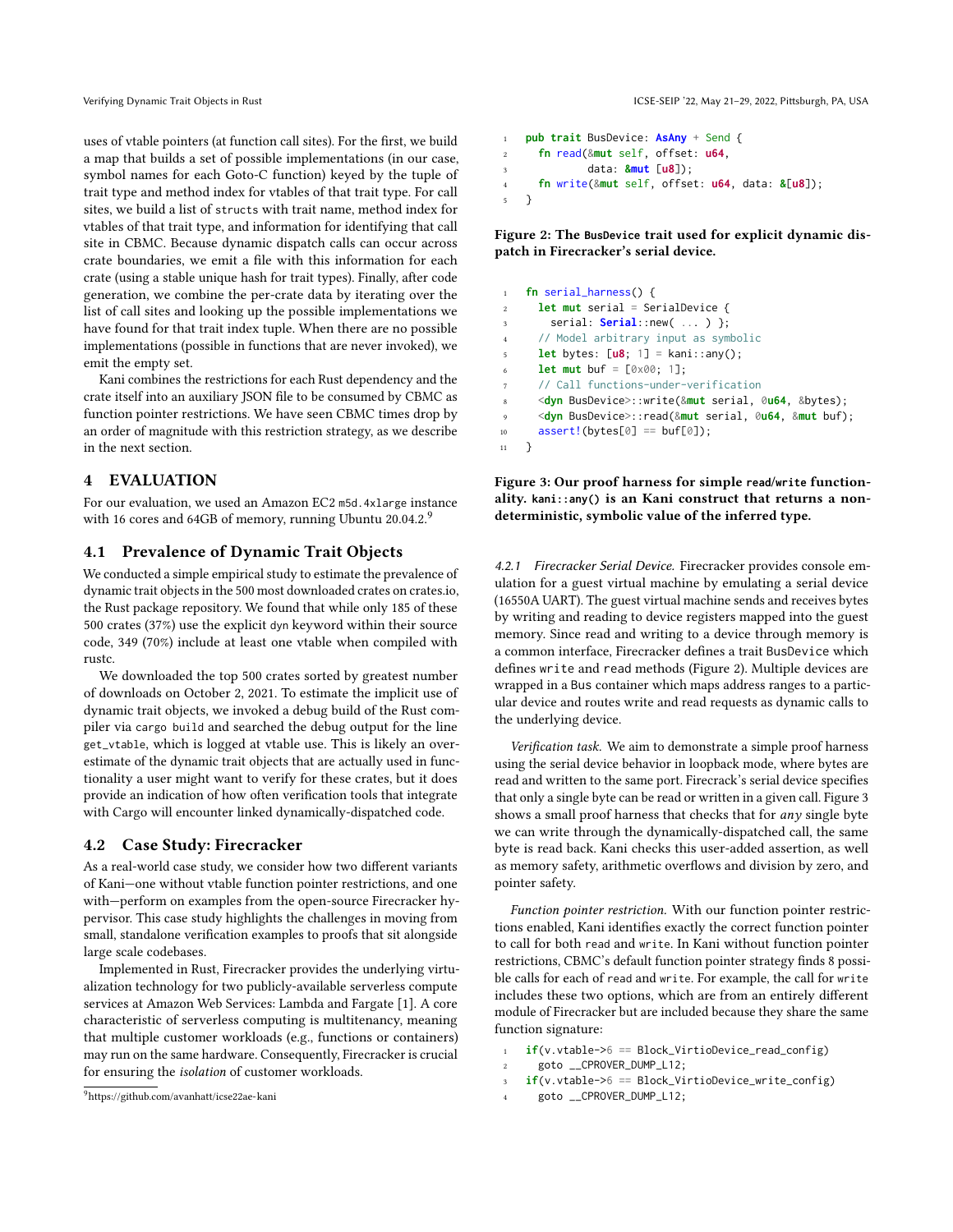<span id="page-7-1"></span>

| $\overline{1}$ | pub fn parse(                 |
|----------------|-------------------------------|
| 2              | avail_desc: &DescriptorChain. |
| 3              | mem: &GuestMemoryMmap,        |
|                | ) -> $result::Result {  }$    |

#### Figure 4: **parse**, our function-under-verification.

For this simple illustrative case, Kani runs in 4 minutes and 4 seconds with the restrictions and 4 minutes and 13 seconds without, representing a modest 5% speedup (with a tradeoff in code size increasing from 1.14GB to 1.20GB due to the auxiliary restrictions files). In the next example, we show how implicit vtable calls can cause far worse performance differences.

4.2.2 Firecracker Block Device Parser. For our next function-underverification, we consider the emulated block device available to guest Virtual Machines (VM)s for storage (i.e., reading and writing to disk). The device is visible to the guest VM through MMIO (memory-mapped IO), using the virtio API [\[22\]](#page-9-17). The guest VM allocates a set of virtqueue data structures in guest memory to support generic data transport between the guest and hypervisor. Each entry in a virtqueue is a descriptor: a pointer with metadata, such as length and read/write permissions, to a buffer in guest memory. Descriptors can be chained so that multiple buffers can be transported in a single transaction. For the block device, a read (respectively, write) transaction consists of three descriptors pointing to three buffers, containing (1) the request type and disk sector, (2) the data buffer to be filled/read, (3) a status byte returned by the device. The primary task of the emulated block device is to parse and execute guest transactions that it receives through this interface.

Verification task. Isolation between guest VMs requires that no input from a guest, no matter how malformed, can cause Firecracker to panic. Figure [5](#page-7-0) gives a straightforward proof harness for the parse function of the block device (Figure [4\)](#page-7-1). The parse function is responsible for taking the raw untrusted bytes of descriptors from guest memory and returning either a request object or an error. We use symbolic inputs (generated with kani::any() on line 3) to model input from the guest as well as to over-approximate data values read from the guest memory. Successfully verifying this proof harness using Kani shows that the block device has no runtime panics under any guest behavior.<sup>[10](#page-7-2)</sup> Kani can be used to verify deeper functional properties, in addition to panic freedom for the purpose of this case study, we note that even this simple harness is intractable without MIR-level type reasoning.

Although the code-under-verification never uses the dyn keyword to explicitly invoke a dynamic trait, the parse function returns the type result::Result<Request, Error>, where Error is a custom enum devices::virtio::block::Error. As shown in Figure [6,](#page-7-3) one enum value uses the standard library type std::io::Error, which is implemented using traits. When the returned object goes out of scope (when block\_proof\_harness returns), Rust automatically inserts a call to destruct the object with std::ptr::drop\_in\_place. This drop\_in\_place function uses a dynamic trait object of type Drop, which is routed through the object's vtable.

ICSE-SEIP '22, May 21–29, 2022, Pittsburgh, PA, USA Alexa VanHattum, Daniel Schwartz-Narbonne, Nathan Chong, and Adrian Sampson

```
1 fn block_proof_harness() {
2 // Model arbitrary descriptor from guest as symbolic
3 let desc : DescriptorChain = kani::any();
4 // ..., call function-under-verification
      5 match parse(&desc, /*...*/) {
        0k(req) \Rightarrow {},
7 \quad \text{Err}(\_) \Rightarrow \{\},8 }
   9 }
```
#### Figure 5: Our proof harness for **parse**.

<span id="page-7-3"></span>

|                | <b>pub enum devices</b> ::virtio::block::Error {                                                                                                                                                                                                                                                                    |
|----------------|---------------------------------------------------------------------------------------------------------------------------------------------------------------------------------------------------------------------------------------------------------------------------------------------------------------------|
| <sup>2</sup>   | // Guest gave us a descriptor that was too short                                                                                                                                                                                                                                                                    |
|                | DescriptorLengthTooSmall,<br>$3^{\circ}$                                                                                                                                                                                                                                                                            |
|                | 4 // Getting a block's metadata fails for any reason                                                                                                                                                                                                                                                                |
| 5 <sub>5</sub> | GetFileMetadata(std::io::Error),                                                                                                                                                                                                                                                                                    |
|                | $\frac{1}{2}$ $\frac{1}{2}$ $\frac{1}{2}$ $\frac{1}{2}$ $\frac{1}{2}$ $\frac{1}{2}$ $\frac{1}{2}$ $\frac{1}{2}$ $\frac{1}{2}$ $\frac{1}{2}$ $\frac{1}{2}$ $\frac{1}{2}$ $\frac{1}{2}$ $\frac{1}{2}$ $\frac{1}{2}$ $\frac{1}{2}$ $\frac{1}{2}$ $\frac{1}{2}$ $\frac{1}{2}$ $\frac{1}{2}$ $\frac{1}{2}$ $\frac{1}{2}$ |
| 7 }            |                                                                                                                                                                                                                                                                                                                     |

#### Figure 6: The error type used in the **Result** returned by **parse**.

Impact on verification. Even in this simple case, the hidden use of dynamic trait objects poses a huge challenge for verification with CBMC—std::io::Error is so commonly used within Firecracker and its dependencies that CBMC identifies 314 possible function targets for this virtual call to drop. Each of these functions must then be unwound for symbolic execution. CBMC's symbolic execution engine was unable to complete this unwinding within a four hour timeout (and hence never even reached the stage of discharging the actual proof obligations to a satisfiability solver).

Our trait-based function pointer restrictions allow our proof harness for parse to terminate successfully in 16 minutes—at least a 15× improvement in verification performance. Code size again increases slightly, from 0.96GB for the proof harness without restrictions to 1.02GB for the successful proof. For the problematic call to drop on std::io::Error, Kani correctly identified that the GetFileMetadata(std::io::Error) type is never used in this harness or function-under-verification. That is, Kani emits 0 possible functions that could actually be the target of the precise Error type in this context, rather than the extremely permissive 314 possible options. Since Kani soundly replaces the call to drop with assert( false), verification of the test case also serves as verification of the function-pointer restriction set. As an additional sanity check, we modified the function-under-verification to non-deterministically return a std::io::Error in some cases, which caused Kani to fail with spurious, false positive verification errors. Our manual inspection of these failures indicates that they do not affect soundness, but we are investigating them as a top priority.

#### 4.3 Dynamic Dispatch Test Suite

In developing Kani, we have produced a suite of over 40 verification test cases for dynamic trait objects. This test suite has been open source throughout its development.<sup>[11](#page-7-4)</sup> We encourage other developers of Rust verification tools to use and modify these test cases as they add more support for dynamic trait objects. Our full

<span id="page-7-2"></span> $^{10}\rm{Running}$  this proof with the default set of Kani flags gives spurious pointer check errors (which we are investigating), so the results in this section are for Kani with pointer checks disabled.

<span id="page-7-4"></span><sup>11</sup><https://github.com/model-checking/kani>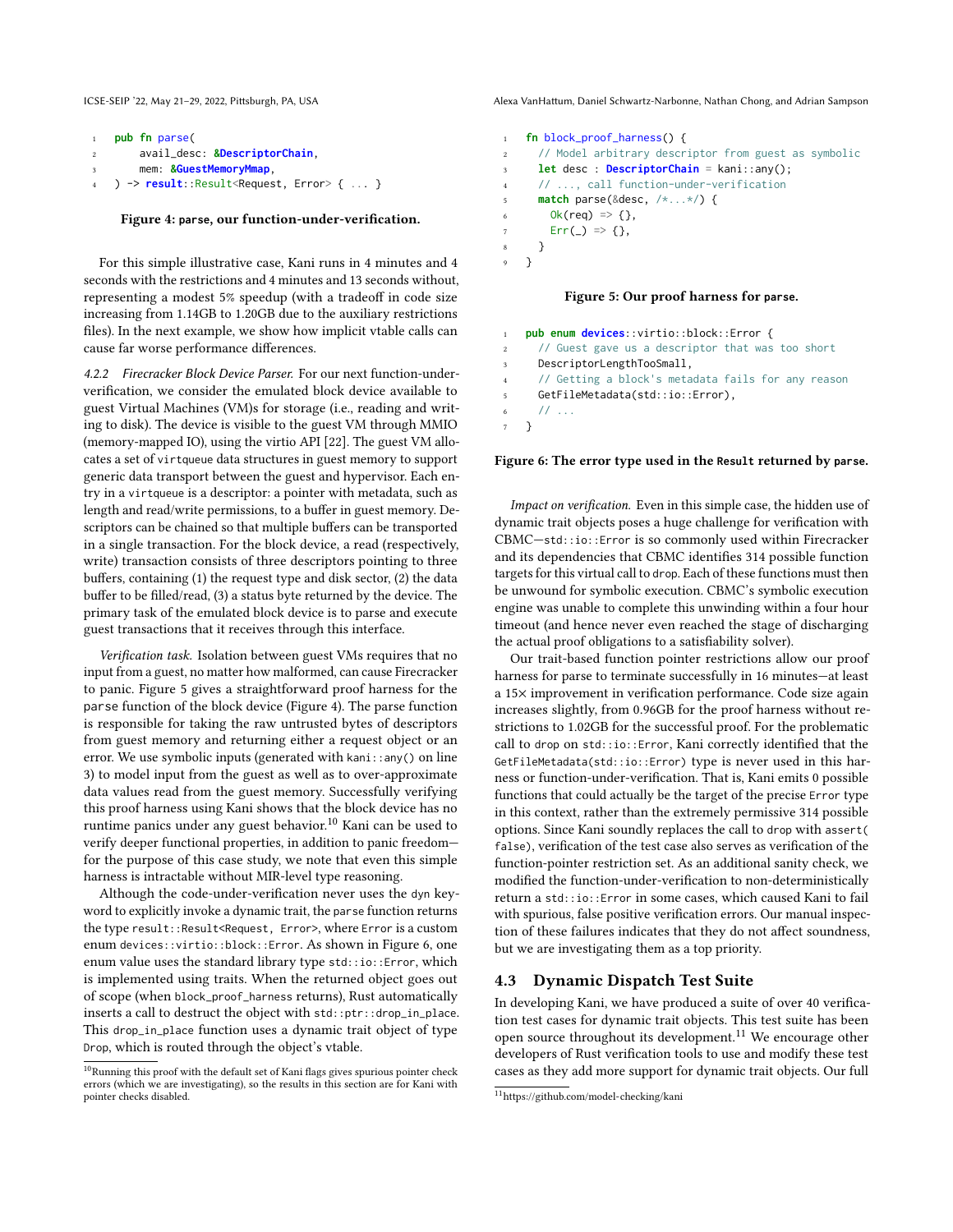<span id="page-8-1"></span>

| <b>Tool</b><br><b>Focus</b> |                                            | Kani<br>Soundness | Crux-MIR<br>Soundness | <b>RVT-SH</b><br>Soundness | <b>RVT-KLEE</b><br>Bug-finding | <b>SMACK</b><br>Soundness |
|-----------------------------|--------------------------------------------|-------------------|-----------------------|----------------------------|--------------------------------|---------------------------|
| <b>Test name</b>            | Code snippet                               |                   |                       |                            |                                |                           |
| Simple trait, pointer       | &3 as &dyn T                               |                   |                       |                            |                                |                           |
| Simple trait, boxed         | Box::new(o) as Box <dyn t=""></dyn>        |                   |                       |                            |                                |                           |
| Auto trait, pointer         | &3 as &dyn Send                            |                   | ×                     | $\times$                   |                                |                           |
| Fn closure, pointer         | $ 1 $ as &dyn Fn                           |                   | ×                     |                            |                                |                           |
| Fn0nce closure, boxed       | $Box::new(  {}})$ as Box <fn0nce></fn0nce> |                   | X                     | $\times$                   |                                |                           |
| Generic trait, pointer      | trait $T: S < i8 > + S < u8 >$             |                   | X                     |                            |                                |                           |
| Explicit drop, boxed        | impl Drop for TBox <dyn t=""></dyn>        |                   | $\times$              |                            |                                |                           |
| Explicit drop, pointer      | impl Drop for T&dyn T                      |                   |                       |                            |                                |                           |

Table 1: Dynamic trait object test cases, per tool ( $\checkmark$  is supported,  $\times$  is unsupported). Kani is this work. Crux-MIR is an MIR-based "static simulator." RVT-SH (RVT-SeaHorn), RVT-KLEE, and SMACK all start with LLVM IR; respectively, they are a model checker, a bug finder, and a Boogie-based verifier. Prusti and CRUST did not support any form of dynamic trait object.

suite includes versions of the functions-under-verification that are expected to succeed and versions that are expected to fail.

Table [1](#page-8-1) shows our understanding of other tools' support for a subset of test cases. We used the following versions:

- SMACK: version 2.8.0.
- Crux-MIR: commit hash 3451423.
- Rust Verification Tools: commit hash b179e90.
- Prusti: rustc 1.56.0-nightly (3d0774d0d 2021-08-18).
- Crust: no longer actively developed, the paper specified that dynamic traits were unsupported [\[23\]](#page-9-8).

# 5 TRUSTED COMPUTE BASE & LIMITATIONS

Kani is designed as a sound verifier with respect to the properties checked, but because neither MIR nor Goto-C currently have formal semantics, the full Kani toolchain itself is not formally verified. Kani's trusted compute base includes our translation from MIR to Goto-C, CBMC itself, and the backend SAT or SMT solver.

Compared to some other Rust formal methods tools, Kani's use of Rust syntax for assertions and assumptions limits us to a smaller space of expressible properties. Supporting richer specifications including support for first-class loop invariants, explicit existential quantifiers, and modular verification—is future work.

## <span id="page-8-0"></span>6 DISCUSSION & FUTURE WORK

In this paper, we have outlined how a language feature that is thought to be well-understood—dynamic dispatch—can pose unanticipated verification challenges. Prior efforts to formalize Rust semantics have (reasonably) focused on other unique language fea-tures, primarily the borrow checker. For example, the RustBelt[\[14\]](#page-9-18) project's  $\lambda_{Rust}$  "omits some orthogonal features of Rust such as traits (which are akin to Haskell type classes)". The Oxide: Essence of Rust[\[24\]](#page-9-19) paper similarly references Haskell type classes and does not see traits as an "essential part of Rust". We have a slightly different goal than this prior work: because we want to embed verification of Rust in real world codebases, we needed to wrangle with the semantics of trait objects, and we found that doing so was far from trivial. From this, we can argue a point broader than just Rust—verification tool designers should be prepared to model

the complex and subtle ways all language features interact. This is especially true when languages provide a standard library that is not formally specified but uses the desired language feature.

Trait upcasting coercion. Rust has an in-progress proposal to add a *trait upcasting coercion* feature for dynamic trait objects.<sup>[12](#page-8-2)</sup> This language feature would allow developers to cast between dynamic trait object types as long as the source type is a subtrait of the destination type. Implementing such coercions requires a more complicated vtable strategy, since they require the underlying vtable to change. Kani could be extended to support these trait coercions once they are enabled by default in Rust. To do so, we would need to extend our vtable generation and method lookup to model the Rust compiler semantics, which will likely be vtables with a nested structure that can require multiple pointer indirections. This would also be additional motivation to extend our existing strategy for restricting function pointers to include directed type cast information.

# 7 RELATED WORK

MIR-based verification. Other tools target Rust's Mid-level Intermediate Representation; but to our knowledge no other tool provides sound verification of symbolic inputs and supports the breadth of dynamic trait objects.

CRUST [\[23\]](#page-9-8) is a similar bounded model checker for Rust that also uses the CBMC tool as a verification backend. However, CRUST explicitly does not support dynamic trait objects or dynamic dispatch and is no longer being actively developed.

Prusti [\[2\]](#page-9-7) is a Rust compiler plugin built on the Viper verification infrastructure that can verify user-added specifications, as well as the absence of panics. Like Kani, Prusti leverages MIR type information to improve verification results. Prusti has a more expressive language for proof annotations than Kani, including supporting loop invariants that allow verification of programs Kani cannot currently verify. However, Prusti has limited support for unsafe code and does not support dynamic trait objects (our tests fail with

<span id="page-8-2"></span><sup>12</sup><https://rust-lang.github.io/dyn-upcasting-coercion-initiative/CHARTER.html>